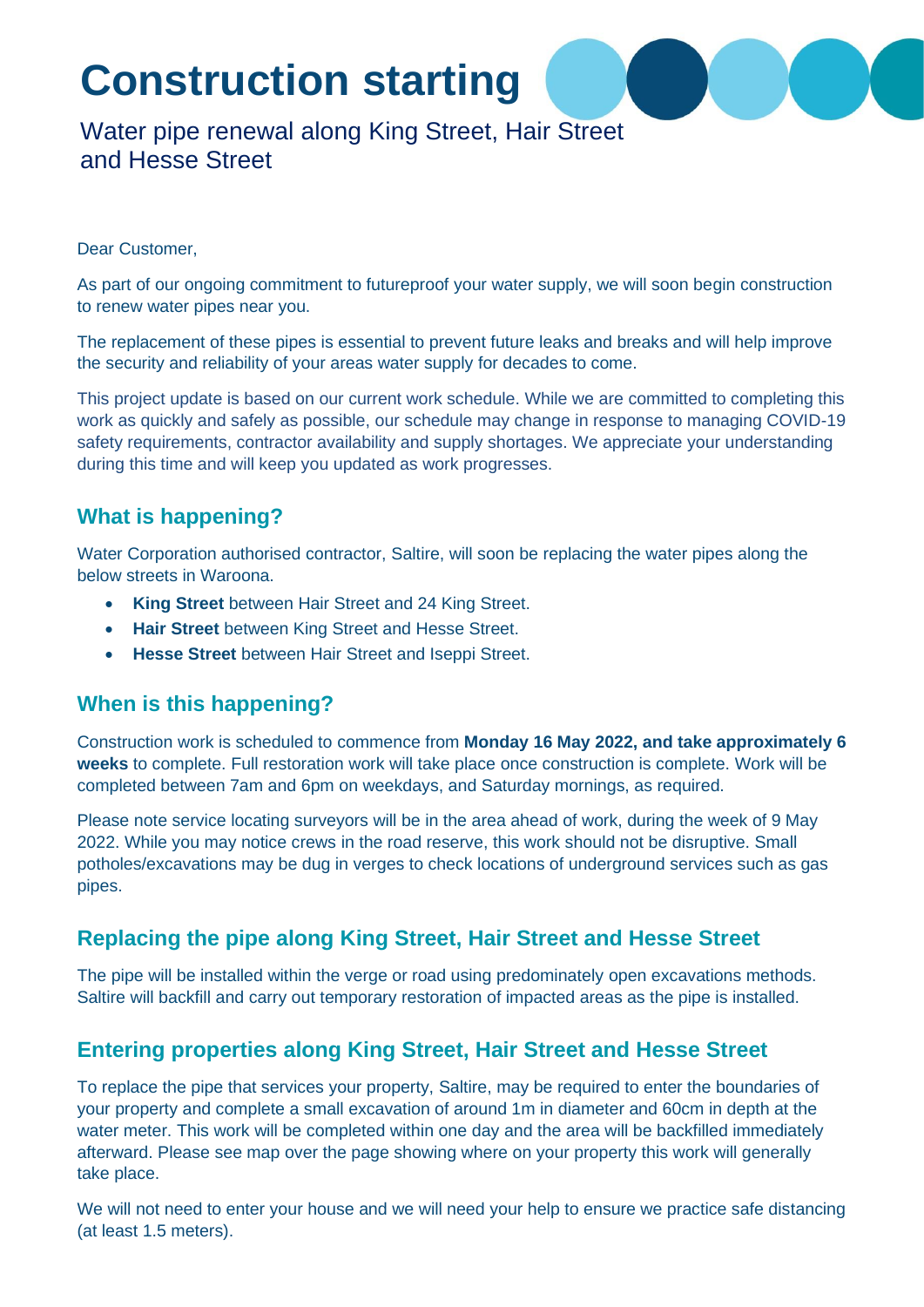Saltire will notify the occupier via letterbox drop at least **48 hours before we enter your** property to carry out this work.

Should you have any objections around the proposed work within your property, please get in touch by emailing Community.Engagement@watercorporation.com.au.

#### **What are the impacts?**

We understand and appreciate that the work may cause temporary inconvenience and disruption, and we will do what we can to minimise impact and complete the work as quickly as possible.

- **Construction work can be noisy and a little dusty**. Some work will involve cutting into the ground which may cause vibration.
- **Access to your residential driveway may temporarily be restricted**. Our contractors will notify you prior to this occurring; please let them know if you have any concerns. **Access to businesses will not be impacted.**
- **You may experience a temporary water supply interruption** while the new pipe is connected to your property. Our team will notify you **48 hours prior** to this occurring. If you would like some bottle water provided during this time, please get in touch.
- **There will be temporary lane closures, detours and road closures in the area to allow work on sections of the affected streets.** Please follow the detours that are in place and speak to a crew member onsite if you have any questions or concerns. Access to resident homes will be maintained at all times (unless driveway access is to be temporarily restricted – in which case we will advise you prior). Please advise crews that you are local traffic and they will assist you to reach your destination.
- **Our construction methods mean unavoidable impact to properties, roads, footpaths and verges, including reticulation.** Water Corporation follows a thorough restoration process to return areas to as close to their original condition as reasonably feasible.

#### **Restoration**

Saltire will restore impacted areas to as close as reasonably possible to their previous condition. Where a high level of restoration is required, such as bespoke driveways, plants and lawns, Saltire will letter drop information to you including a number to call to discuss this work. For more information on restoration, visit: **watercorporation.com.au/pipesforperth** and click on the '**Restoration FAQ'** tab.

### **Who can I contact?**

- Phone Saltire Project Manager **Barry Crowley** on **0418 334 787.**
- Contact Water Corporation Engagement team via email **Community.Engagement@watercorporation.com.au**
- Phone Water Corporation Project Manager **Tom Man on 0448 256 180** or email **Tom.Man@watercorporation.com.au.**
- Visit **watercorporation.com.au/pipesforwa**
- If you need to report a fault, emergency or security issue, please call on **13 13 75.**